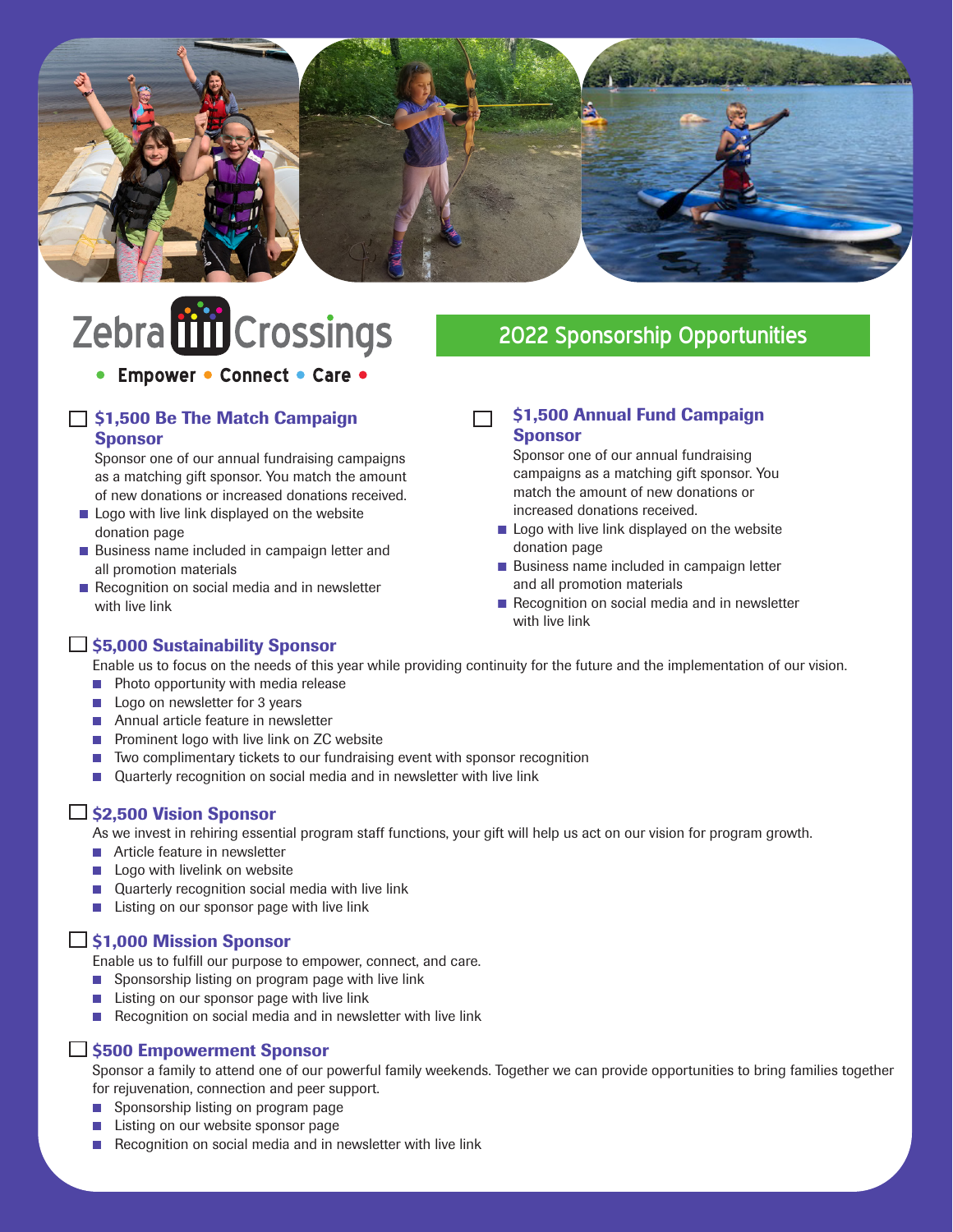



#### 2022 Special Event Sponsorship Opportunities

#### Spelling Z March 25, 2022

*The Spelling Z is a family friendly event designed to inspire friendly competition and a trove of laughter. The event will pit teams of adults and/or children in a fun-filled spelling bee style competition.*

#### Event Champion [Exclusive]: \$1,000

- **n** Mention in media release
- **n** Listing on event registration page
- $\blacksquare$  2 free registrations
- Your logo displayed behind emcee on Zoom
- Your logo as header on the event bracket (see image)
- **n** Recognition by event emcee
- **n** Option to address audience
- Logo with web link on event webpage
- Frequent recognition on social media and in newsletter

#### Bracket Sponsor: \$500

- Recognition by event emcee
- Your logo on the bracket display
- Logo with web link on event website
- Recognition on social media and in newsletter

#### Award Sponsors: \$250

- Listing with web link on event website
- Recognition at awards announcements
- Recognition on social media and newsletter

#### MOMS ON THE RUN Mother's Day Weekend, May 8, 2021

*Part of the Dover Race Series, this event draws an average of 700 runners/walkers*

#### I Believe Sponsor: \$2,500

- $\blacksquare$  Photo opportunity with media release
- **n** Logo on race registration form
- $\blacksquare$  4 free race registrations and t-shirts
- **n** Primary logo on road race t-shirt
- Your banner displayed at road race & pre-registration day
- **n** Recognition by road race emcee
- $\Box$  Logo with web link on road race website
- **n** Frequent recognition social media and newsletter

#### I Dream Sponsor: \$1,000

- 2 free race registrations and t-shirts
- Complimentary vendor space on race day
- Your banner displayed at road race
- Recognition by road race emcee
- $\Box$  Logo with web link on road race website
- $\blacksquare$  Recognition social media and newsletter
- Large logo on road race t-shirt

#### I Hope Sponsor: \$500

- Recognition by road race emcee
- Logo with web link on road race website
- Recognition social media and newsletter

"Quite honestly, you have given them the wings they need to fly and look forward. As a matter of fact, they wanted me to sign them up for surfing camp. I am 10,000% sure that they have the adaptability and self-care skills needed for something like this. I give Zebra Crossings loads of credit for the confidence that they have in themselves as they walk into their next adventure."

– Tiffany Morales